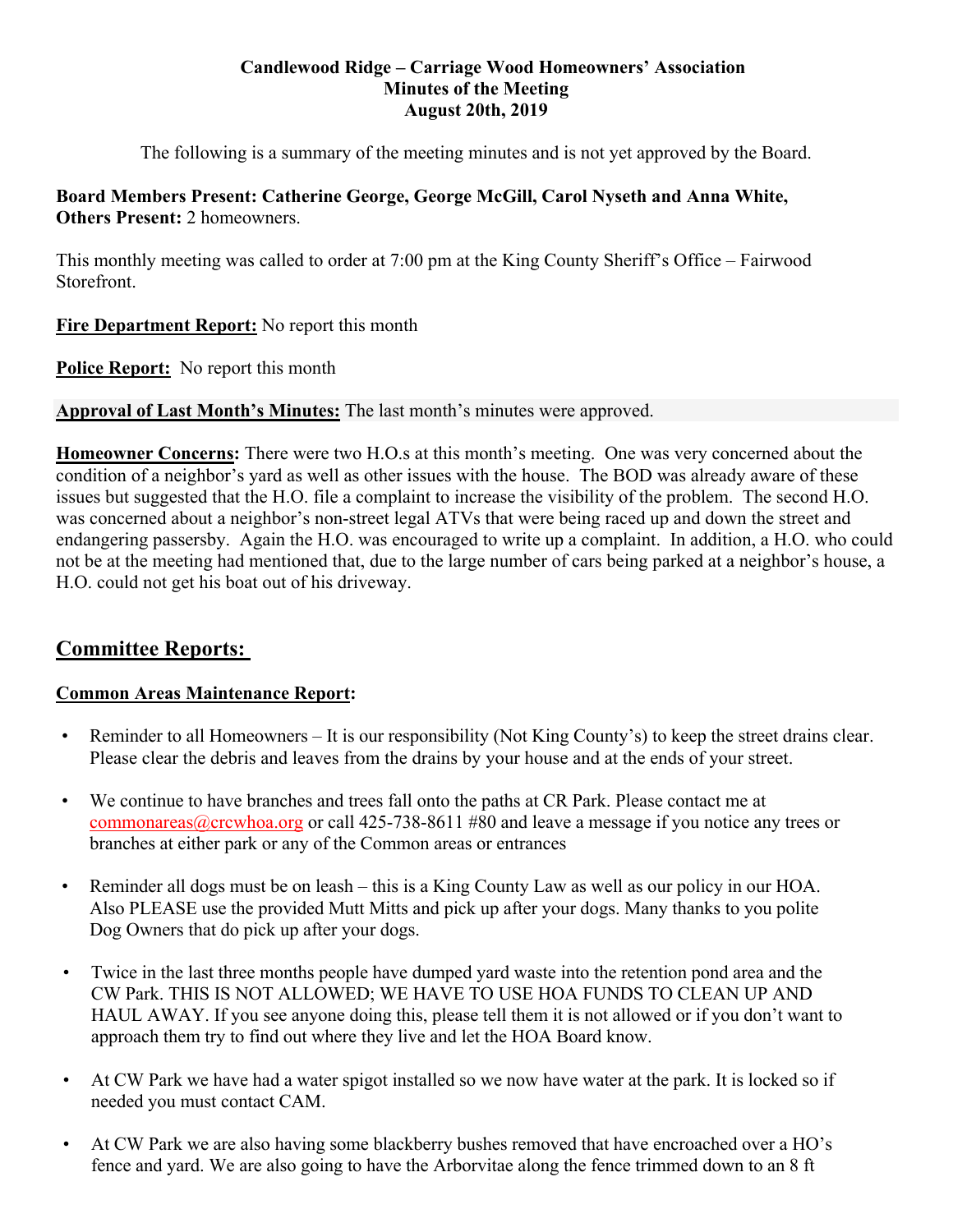height and pruned. Also, we are having two roots removed from the playground barked area.

- Because of all the problems of 'out of area teens' at the Basketball Court we have established a system where a Resident contacts us and they must agree to unlock and relock the shed and rim lock and NOT GIVE THE COMBO TO ANY CHILD we will give out the combo. So far there are 12 people who have agreed to do this, we would like to come up with a better solution but for now that is what we are doing. If enough Residents are interested in helping to come up with solutions and signage please contact me and we will form a committee and meet. - president@crcwhoa.org.
- When the water was turned on in July a major leak was discovered at the meter for CR Parks. Canber repaired it as it was on our side of the meter.
- King County Sheriff Patrols and requests will now be coordinated by the CAM Chair and monthly reports will be submitted before each monthly meeting. Please contact the Board with any areas of concern and we will do our best to accommodate.
- Please keep a watch for suspicious Activity and call 911
- **Reminder:** Our parks are private parks which exist for the use and enjoyment of HOA residents, their families and guests. They are not public parks. Our park usage rules apply to everyone. Following are some of the rules that have been established to maximize safety, and minimize liability and maintenance cost:
- A. Park Hours: 9:00 am to dusk.
- B. No Smoking, alcohol, drugs, loud music, golfing, motorized vehicles or **Fireworks** are allowed.
- C. Animals must be leashed, and owners are responsible for cleaning up after their animals.

## **ACC Report:**

We accept ACR requests via e-mail when the form does not need paint chips. (All paint chips must be mailed or hand delivered.) It has been noted that paint requests have been received lately without paint chips as well as requests without ACR forms. All requests must be accompanied by ACR forms which must be signed, include a valid address and phone number and, if for paint or stain, must include paint chips and note which paint is for what part of the house (body, trim, deck, gutters, door, ...).

ACC requests for this month were:

- 6 paint
- 2 fence
- 1 roof
- 3 shed
- 1 grass replacement
- 2 tree removals
- 2 decks
- 1 retaining wall
- 1 driveway
- 1 window

## **Complaints Negotiations Report:**

There were no new complaints prior to the meeting but two were recommended to be written at the meeting. Please note that the complaints mentioned in the minutes do NOT include complaints generated by the annual walk thru unless specifically noted.

## **Treasurer's Report:**

There was no report this month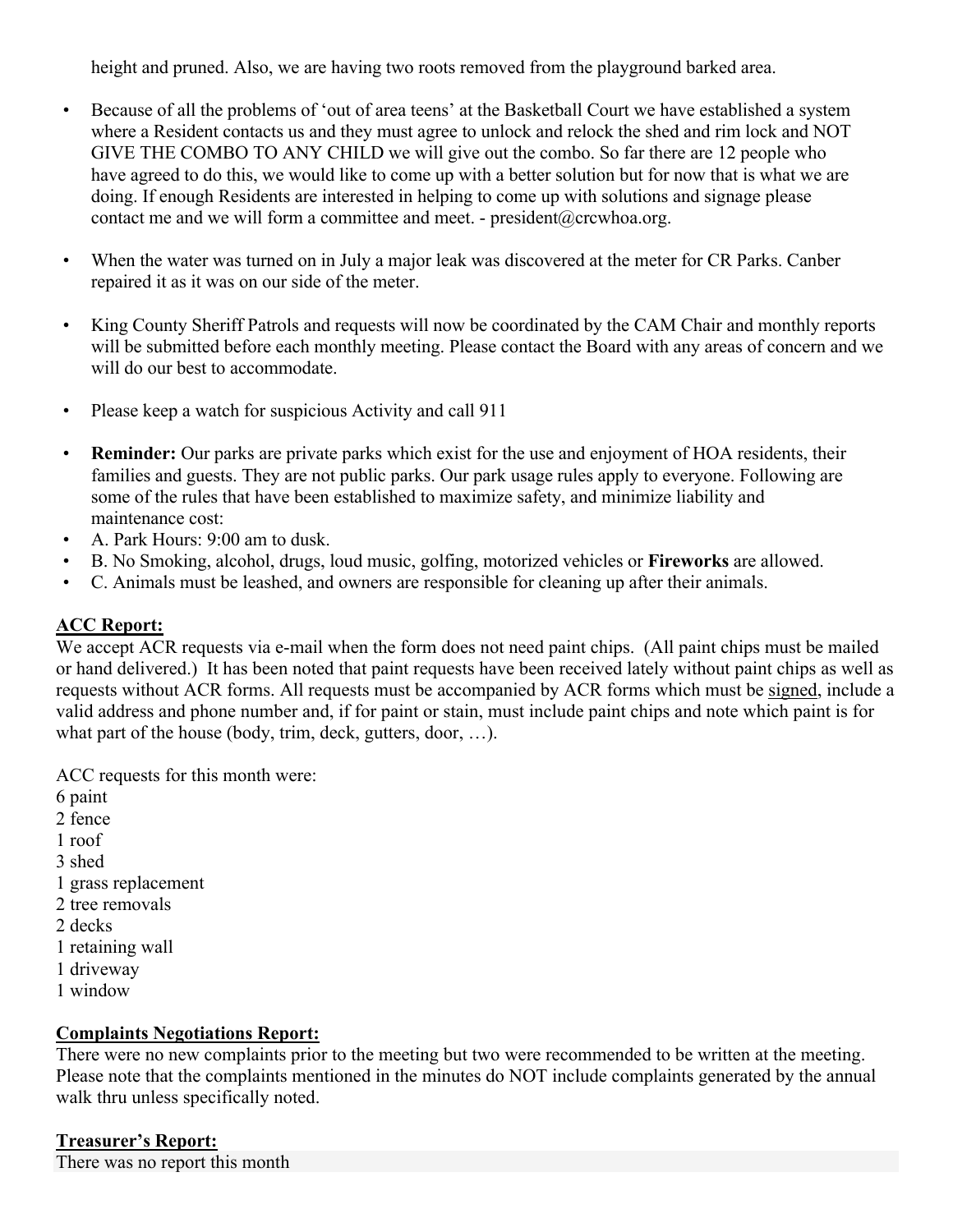## **Legal and Insurance Report:**

There was no report this month

#### **Community Events Committee**

The next event is the summer event in August. It will be this Saturday from 3-7pm The HOA bought a portable barbeque grill for use at HOA events.

Please note that, if a home owner wants to reserve a park, he or she should contact the CAM chair at commonareas@crcwhoa.org or call 425-738-8611 #80 and leave a message.

#### **Cul-de-Sac Committee**

No report this month.

**Web Site:**  No report this month.

### **Capital Improvement Committee:**

No report this month

#### **Nominating Committee**

No report this month but still need two new Board members.

#### **Old Business:**

George will follow up on the new ACC guidelines as well as sending out the lawyers note about shared fences.

#### **New Business:**

None.

If you would like to give us your email address in order to be added to our email announcements please send your info to bookkeeper@crcwhoa.org. No one will see your email and we will not give it to anyone.

Roles for the 2019 HOA Board Members

| George McGill    | President / Common Areas Chair / Cul-de-sac Chair |
|------------------|---------------------------------------------------|
| Catherine George | Reporting Secretary / ACC Chair / Web Master      |
| Alicia Follette  | Complaints / Treasurer                            |
| Carol Nyseth     | Vice President                                    |
| Holly Jensen     | <b>Community Events Committee Chair</b>           |
| Anna White       | <b>ACC</b> Member                                 |
| *Don Nelson      | Legal and Insurance                               |
|                  | * Volunteer, not a Board Member                   |
|                  |                                                   |

**Special Topics:** Visit our Website and contact the HOA via Email at:

Web – www.crcwhoa.org Facebook - Candlewood Ridge/Carriagewood HOA Email – president@crcwhoa.org info@crcwhoa.org architecture@crcwhoa.org If you would like to give us your email address in order to be added to our email announcements please send your info to bookkeeper@crcwhoa.org. Please visit us on Facebook also.

#### **Executive session:**